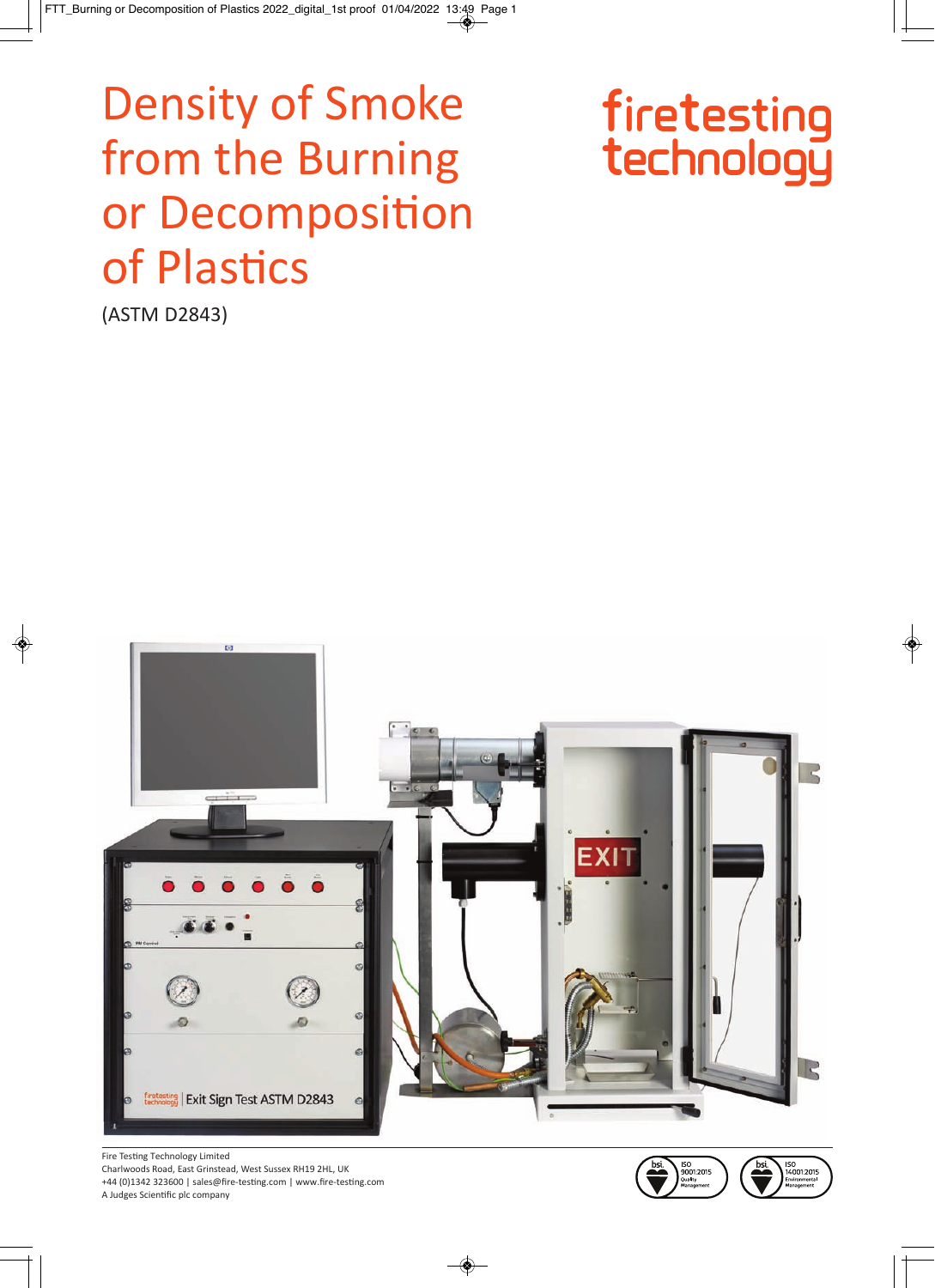This reaction to fire test method covers a laboratory procedure for measuring and observing the relative amounts of smoke obscuration produced by the burning or decomposition of plastics. It is intended to be used for measuring the smoke-producing characteristics of plastics under controlled conditions of combustion or decomposition. The measurements are made in terms of the loss of light transmission through a collected volume of smoke produced under controlled, standardised conditions. This test is used by model code organisations in controlling the use of plastic materials in light transmitting applications. It can be used as an alternative to the ASTM E84 smoke measurement because this test method can

readily be performed on thermoplastic materials that may drip and fall out of the E84 test apparatus. Other smoke test apparatus, for example, ASTM E1354 Cone Calorimeter, E662 Smoke Density Chamber, etc. are also available from **FTT**.

#### **FTT ASTM D2843 Exit Sign Test Apparatus**

The **FTT** Exit Sign Test is designed for the measurement and observation of the smokeproducing characteristics of plastics under controlled conditions of combustion or decomposition according to ASTM D2843-10 but not to be used for measuring any other characteristics of the plastic combustion.

The apparatus consists of:

- Combustion Chamber
- Specimen Holder
- Ignition System
- Photometric System
- Control Unit (incl. Smoke Meter)

The test specimen is exposed to flame for the duration of the test, and the smoke is substantially trapped in the chamber in which combustion occurs. A 25mm × 25mm x 6mm  $(1'' \times 1'' \times 1''')$ specimen is placed on a supporting metal screen and burned in the test chamber under active flame conditions using a propane burner operating at a pressure of 276 kPa (40 psi). The 300mm × 300mm × 790mm (12" × 12" × 31") test chamber is instrumented with a light source, photoelectric cell, and meter to measure light absorption

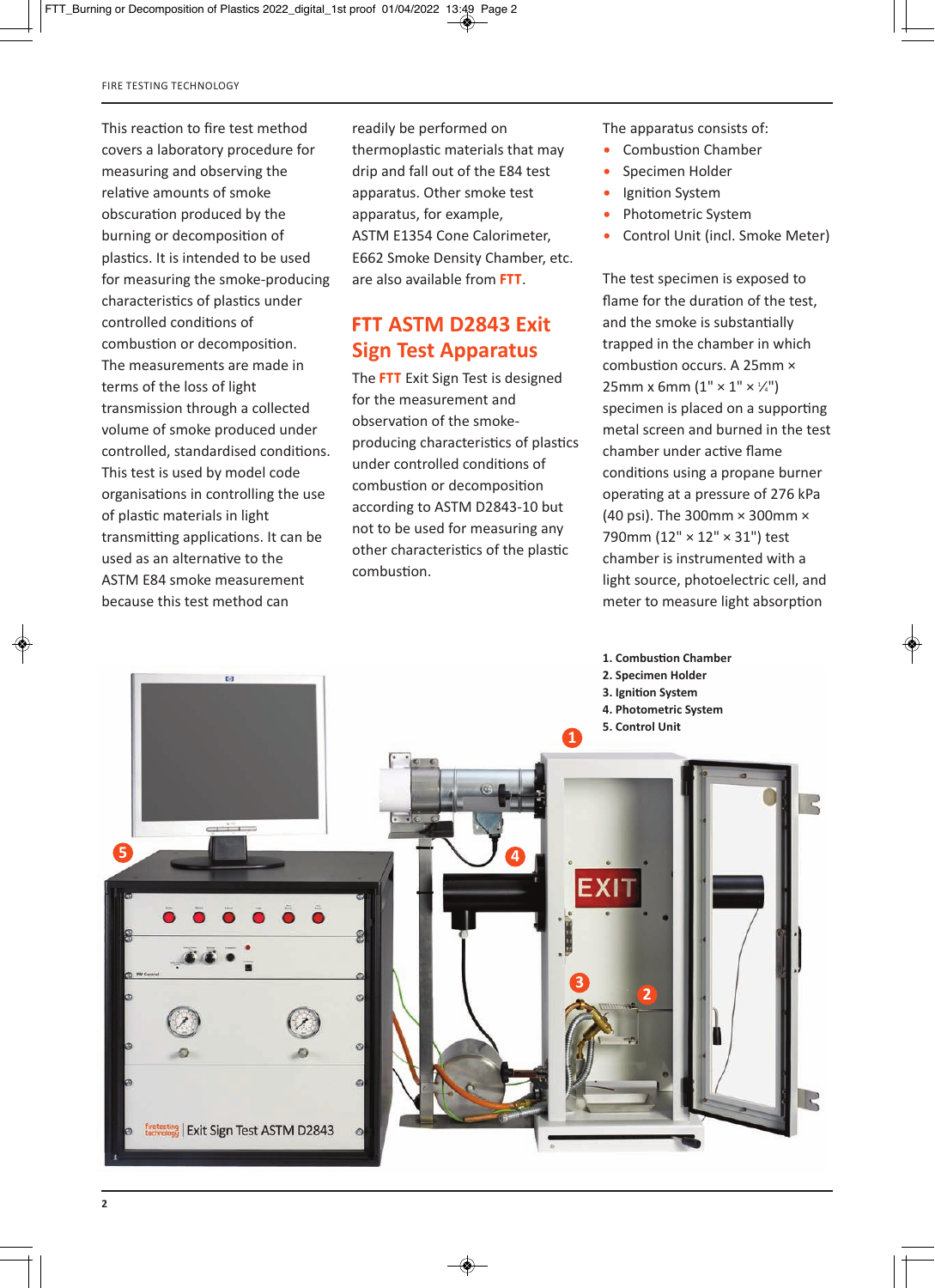

**–––** Air supply flexi-hose to burner (not drawn)

# **Top View (partial section)**



- **1. Combustion Chamber: 300mm** × **300mm** × **790mm**
- **2. Chamber Ventilation Slots (all 4 sides)**
- **3. Heat Resistant Glazed Door**
- **4. Base: 350mm** × **400mm** × **57mm**
- **5. White on Red Illuminated Exit Sign: 90mm** × **150mm**
- **6. Test Specimen: 25.4mm** × **25.4mm** × **6.2mm (not shown)**
- **7. Specimen Holder: 64mm2 of 6mm** × **6mm, 0.9mm gauge**
- **8. Calcium-silicate Sheet or Collector Tray**
- **9. Quench Pan (filled with water when in use)**
- **10. Main Burner: Propane (operating at 276kPa (40psi))**
- **11. Aux Burner: Propane (operating at 138kPa (20psi))**
- **12. Sample Adjusting Handle**
- **13. Light Source**
- **14. Light Receiver**
- **15. Heat Resistant Glazed Windows for Light Beam 2** × **Ø70mm (int.)**
- **16. Extraction Fan: 1700ℓ/min**
- **17. Main Burner Adjustment Handle**
- 18. Anti-tilt Bracket
- **19. Filter Assembly**
- **20. Butterfly Valve**
- **21. Air Flow Device**
- **22. Specimen Holder Clamp Screw (used only with the aux. burner)**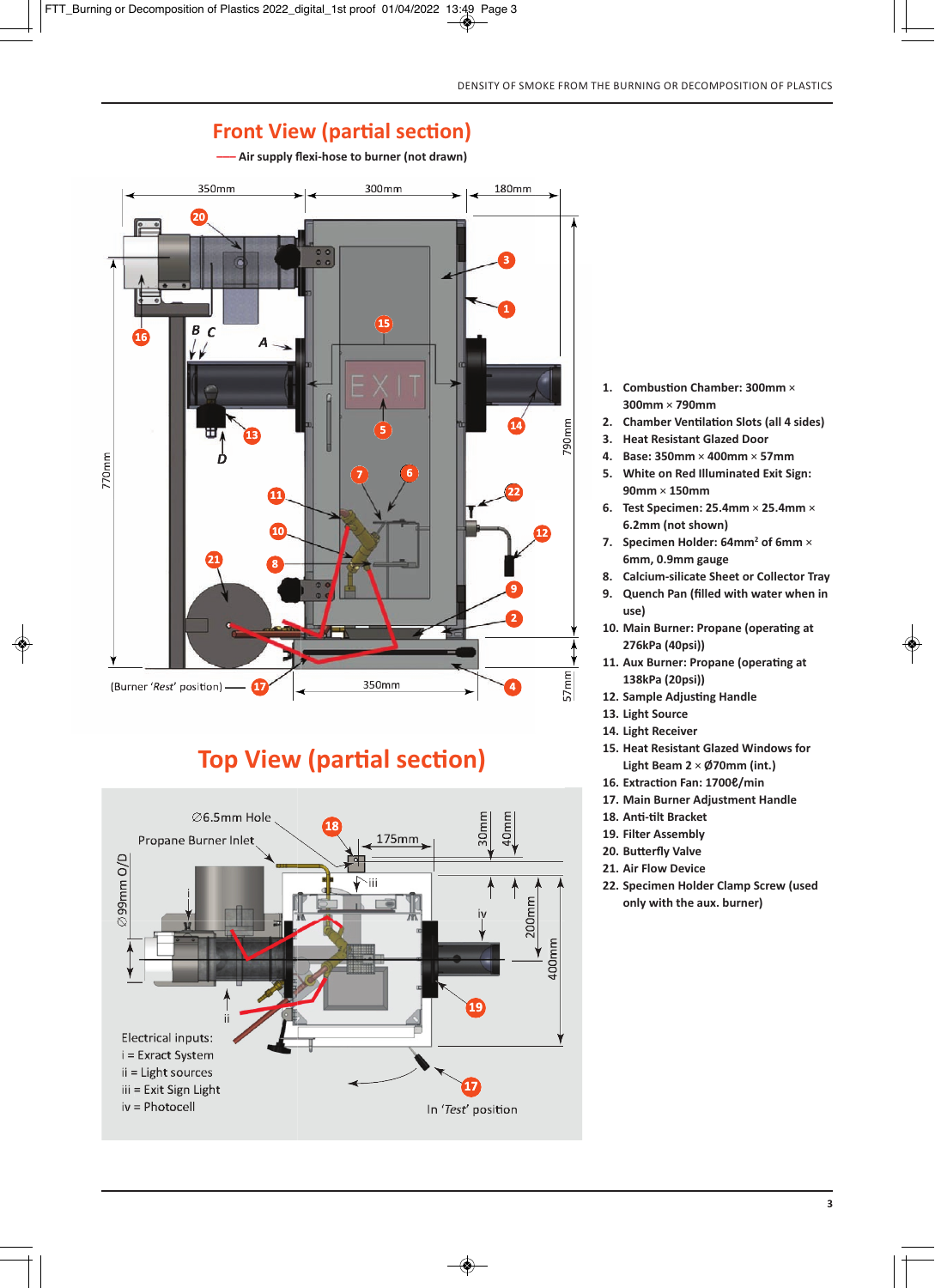

horizontally across the 300mm (12") light beam path. The chamber is closed during the 4 minute test period except for the 25mm (1") high ventilation openings around the bottom of the chamber.

Measurement is by means of transmitting a beam of light through the smoke generated by the sample under test to a light measuring receiver. Results obtained are in units of light absorption (%). The light-absorption data are acquired by a user-friendly software tool and are plotted versus time. Two indexes, the maximum smoke produced and the smoke-density rating, are used to rate the material. A heat resisting glass door is fitted to allow observation of the test whilst it is in progress.

#### **ExitSign Software**

**FTT** Exit Sign Test Apparatus is a sophisticated instrument and in order to make the calibration and use of the instrument extremely easy, the ExitSign software package is specially designed to complement the instrument. ExitSign is a Microsoft Windows based application which assists with calibration routines, acquires test data and produces test reports.

The Main panel is used to access all the functions available in ExitSign software:

- Start Test
- Status
- Filter Check
- Print Report
- Configure
- About
- Exit

#### **Software**

Instrument supplied with software at no extra charge. Software updates provided free of charge.



**4**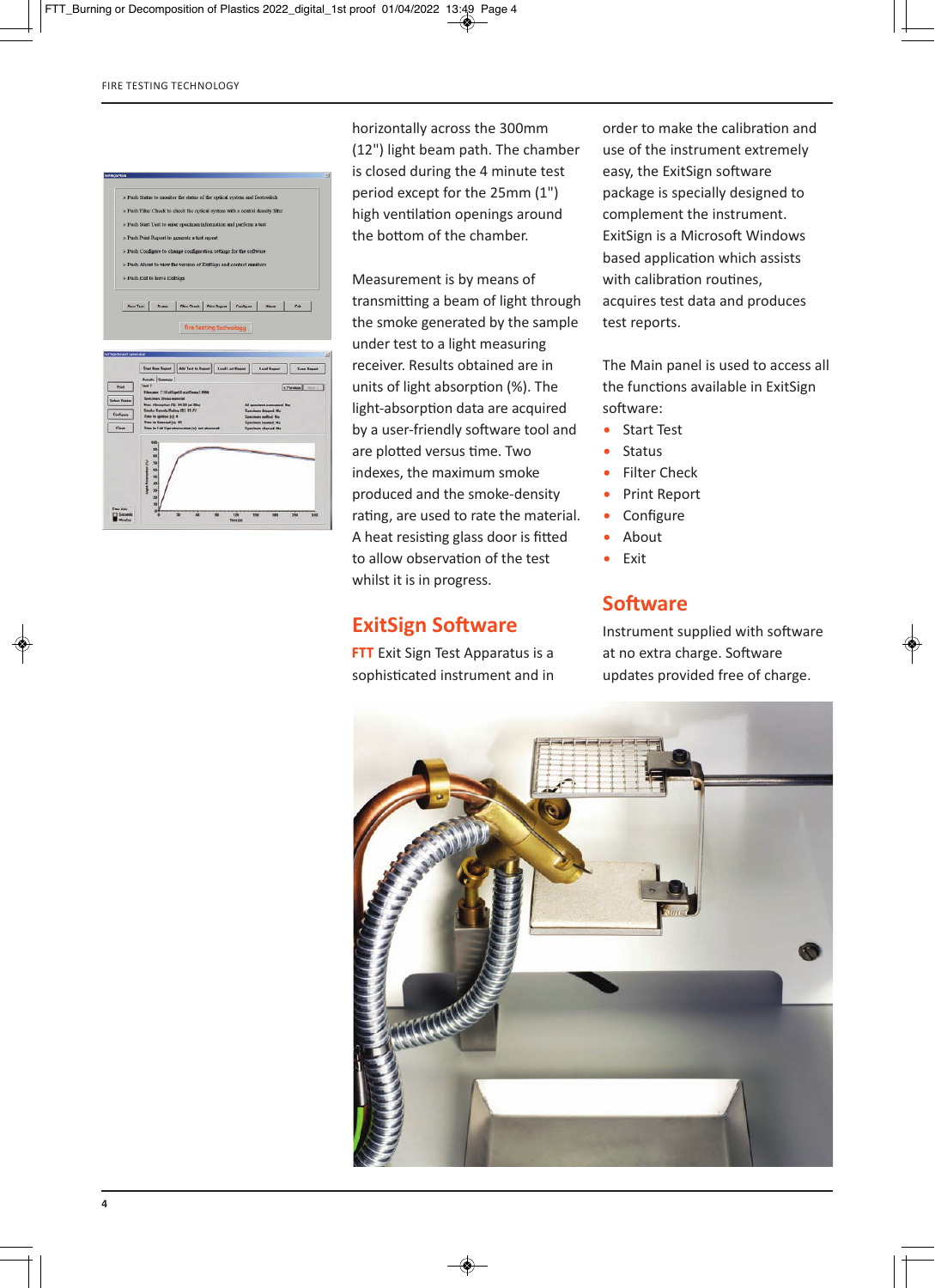| <b>TECHNICAL SPECIFICATIONS</b> |                                                                                                                                                                                                                                  |  |
|---------------------------------|----------------------------------------------------------------------------------------------------------------------------------------------------------------------------------------------------------------------------------|--|
| <b>Test Chamber</b>             |                                                                                                                                                                                                                                  |  |
| Overview                        | Bench mounted draft free painted aluminium chamber with large lift-off door with window made from toughened glass<br>giving a generous view of the specimen during a test. Mounted on a 360mm $\times$ 400mm $\times$ 57mm base. |  |
| Electrical power                | 96-264V 50/60Hz 1A                                                                                                                                                                                                               |  |
| Internal dimensions (m)         | 0.3 (L) $\times$ 0.3 (D) $\times$ 0.79 (H)                                                                                                                                                                                       |  |
| Voltage                         | 96-264V 50/60Hz 1A                                                                                                                                                                                                               |  |
| Exhaust                         | In-Line axial industrial extraction fan with over temperature/current protection. Low noise plastic frame and plastic<br>impeller. Outer diameter of exhaust fan: 104mm.                                                         |  |
| Exhaust flow rate $(\ell/min)$  | 1700                                                                                                                                                                                                                             |  |
| Interior light                  | $2 \times 6$ W fluorescent lights, 240V 50/60Hz, 3400 K                                                                                                                                                                          |  |

| <b>Burner, Gas Control System</b> |                                                                                                                                                                                                                                                                                                                                                                                                                                            |  |
|-----------------------------------|--------------------------------------------------------------------------------------------------------------------------------------------------------------------------------------------------------------------------------------------------------------------------------------------------------------------------------------------------------------------------------------------------------------------------------------------|--|
| <b>Burners</b>                    | A burner in compliance with ASTM D 2843 with a 0.13mm diameter orifice Auxiliary burner with a 1100g weight<br>constructed from stainless steel to prevent movement of the burner during testing.                                                                                                                                                                                                                                          |  |
| Burner positioning system         | Quick burner positioning system controlled via handle on the front of the chamber Air supply device 160mm diameter<br>stainless steel duct providing air to main burner                                                                                                                                                                                                                                                                    |  |
| Gas type and pressure             | Commercial grade 85.0% minimum propane pressure regulated $\omega$ 40 psi for the main burner and $\omega$ 20 psi for the<br>auxiliary burner<br>Pressure displayed by two independent 63mm diameter bourdon tube gauges on front panel                                                                                                                                                                                                    |  |
| <b>PLC</b>                        | Integrated safety and control system, 24V DC powered.<br>• Independent burner control<br>• Thermocouple Type K interlock for main and auxiliary burners<br>• Fan and exhaust damper control<br>• Light source control 5V DC Switch Mode Power Supply<br>$-$ Input voltage 85-265V 47-63Hz<br>- Cooling convection cooling<br>- Operating ambient temperature -10-70 $^{\circ}$ C<br>- Over voltage protection<br>- Over current protection |  |
| Flash back arrestor               | Safety precaution fitted on both burners                                                                                                                                                                                                                                                                                                                                                                                                   |  |
| Photometric system                | Optical system positioned on the right houses a selenium cell. The light source houses a 1493 compact filament<br>microscope lamp running between 5.3V DC and 6.3V DC which is situated on the left hand side of the chamber. The signal<br>is monitored and processed via a Smoke Meter in the control unit.                                                                                                                              |  |

| <b>SPECIMEN HOLDERS AND SUPPORT</b>          |                                                                                 |  |
|----------------------------------------------|---------------------------------------------------------------------------------|--|
| Specimen Holder $(x 4)$                      | 64mm $\times$ 64mm stainless steel square of 6mm $\times$ 6mm, 0.9mm gauge wire |  |
| Quench Pan $(x 1)$                           | Stainless steel 150mm $\times$ 100mm $\times$ 20mm                              |  |
| Particles Boards ( $\times$ 4)               | 1/4" Thick x 64mm x 64mm square calcium silicate                                |  |
| Stainless Steel Collector Tray ( $\times$ 1) | $2\frac{1}{2}$ × 2½" × 3/8" deep with ½" square bottom                          |  |

Due to the continuous development policy of **FTT** technical changes could be made without prior notice.